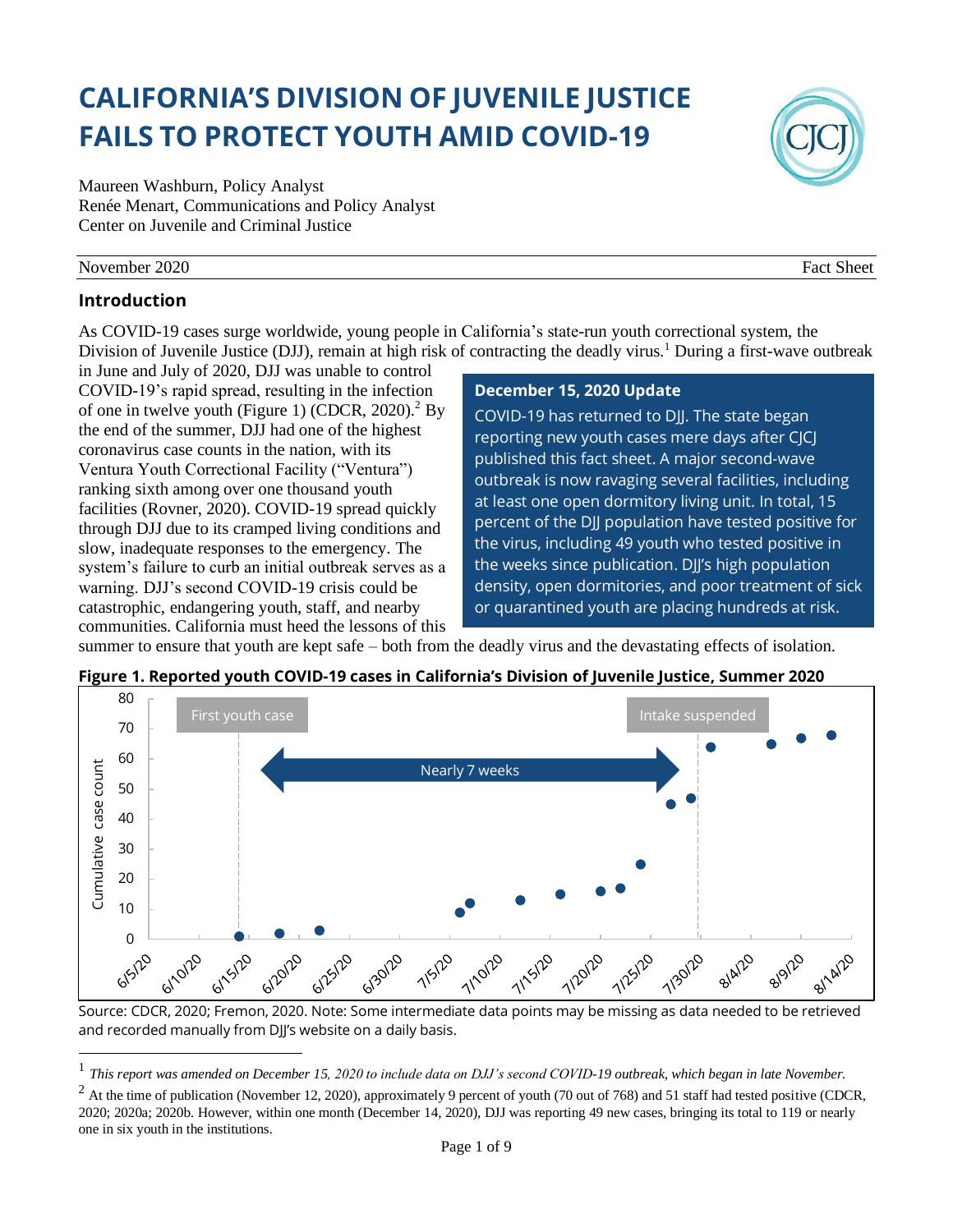DJJ, and the state prison system that oversees it (The California Department of Corrections and Rehabilitation), cannot afford to repeat the summer's significant missteps. State errors contributed to 91 deaths and over 20,000 coronavirus cases among incarcerated adults, confined youth, and prison staff (CDCR, 2020c; 2020a; 2020). An appellate court has sharply criticized the state prison system's "deliberate indifference" in the face of rising COVID-19 cases and ordered San Quentin State Prison to halve its population (In re Von Staich, 2020). As the prison system scrambles to respond to the pandemic in its adult institutions, it must also address the failings within its youth division. Only after adopting science-based prevention measures and reducing population density can DJJ begin to offer basic protections to its youth.

This fact sheet reports on DJJ's handling of a COVID-19 outbreak that took place during the summer of 2020. That crisis, like many health and safety emergencies<sup>3</sup> before it, was cloaked in secrecy. DJJ is one of the only correctional agencies in the state of California that does not provide data on COVID-19 cases by facility and has not revealed its testing numbers. In the absence of official information, we rely on alternative sources to construct a picture, however incomplete, of DJJ's COVID-19 response. This effort was informed by (1) official data, some of which was obtained through a California Public Records Act request, (2) conversations with state leaders and DJJ administrators, and (3) personal accounts collected from family members of DJJ youth, community advocates, attorneys, and current DJJ staff.

## **Background**

DJJ's four antiquated<sup>4</sup> facilities hold large numbers of young people in close, communal, and poorly ventilated quarters. The institutions' prison-like designs, including open dormitory living units, make it impossible for young people to maintain a safe physical distance. Once COVID-19 arrived at DJJ, it spread quickly, mirroring patterns seen in many densely populated adult institutions. One such prison, San Quentin, received attention in the media and at the State Capitol for recklessly transferring incarcerated people and fueling a massive early-summer outbreak (Pohl, 2020). To date, 28 incarcerated people have lost their lives at San Quentin (CDCR, 2020c). Yet amid this well-publicized crisis, DJJ continued to replicate many of the prison system's failings.

COVID-19 is a life-threatening illness that can sicken people of all ages. There is mounting evidence that young people are susceptible to its worst effects. Without warning, children and youth around the world have developed an inflammatory condition resulting from COVID-19 that has led to hospitalization or even death (CDC, 2020). As of November 4th, 479 young people under the age of 25 have died of COVID-19 in the United States, including two youth under the age of 18 in Fresno County, California (CDC, 2020a; Fresno County, 2020). Those who survive an infection may experience lasting effects, such as irreversible damage to their lungs, heart, or brain (Mayo Clinic, 2020). By failing to act quickly and in accordance with public health guidelines, DJJ put hundreds of young lives at risk.

In the years prior to the pandemic, DJJ was already failing<sup>5</sup> to rehabilitate youth and provide them with safe living conditions (CJCJ, 2013; 2016; 2019; 2020a; Macallair, 2015). The emergence of COVID-19 intensified these failures. During the height of the crisis, DJJ placed some youth in near round-the-clock isolation, ignored others who sought treatment for COVID-19 symptoms, failed to provide adequate alternatives to in-person family visits, and restricted programming that was critical to youths' progress towards release (Attorney Interview, 2020; Family Interview, 2020; Staff Interview, 2020).

## **Findings**

## ● **DJJ was slow to adopt public health measures known to reduce the spread of COVID-19.**

#### *Continued intake amid COVID-19 outbreak*

As COVID-19 cases were spiking statewide in June and July, DJJ continued to accept new youth into its facilities (CDCR, 2020; State of California, 2020). At least one of DJJ's earliest confirmed cases of COVID-19 was a youth

<sup>3</sup> See, for example, the Pine Grove riot of 2017 (CJCJ, 2019), Legionella outbreak of 2019 (Thompson, 2019), and 2019 removal of all statistical reports from DJJ's website (CJCJ, 2020).

<sup>4</sup> The DJJ facilities were built in 1945, 1962, 1966, and 1991 (CDCR, 2020d).

<sup>5</sup> With a recognition of DJJ's failings, Governor Gavin Newsom and the California Legislature developed and enacted a plan for the phased closure of the facilities. Beginning on July 1, 2021, California counties may no longer commit youth to DJJ.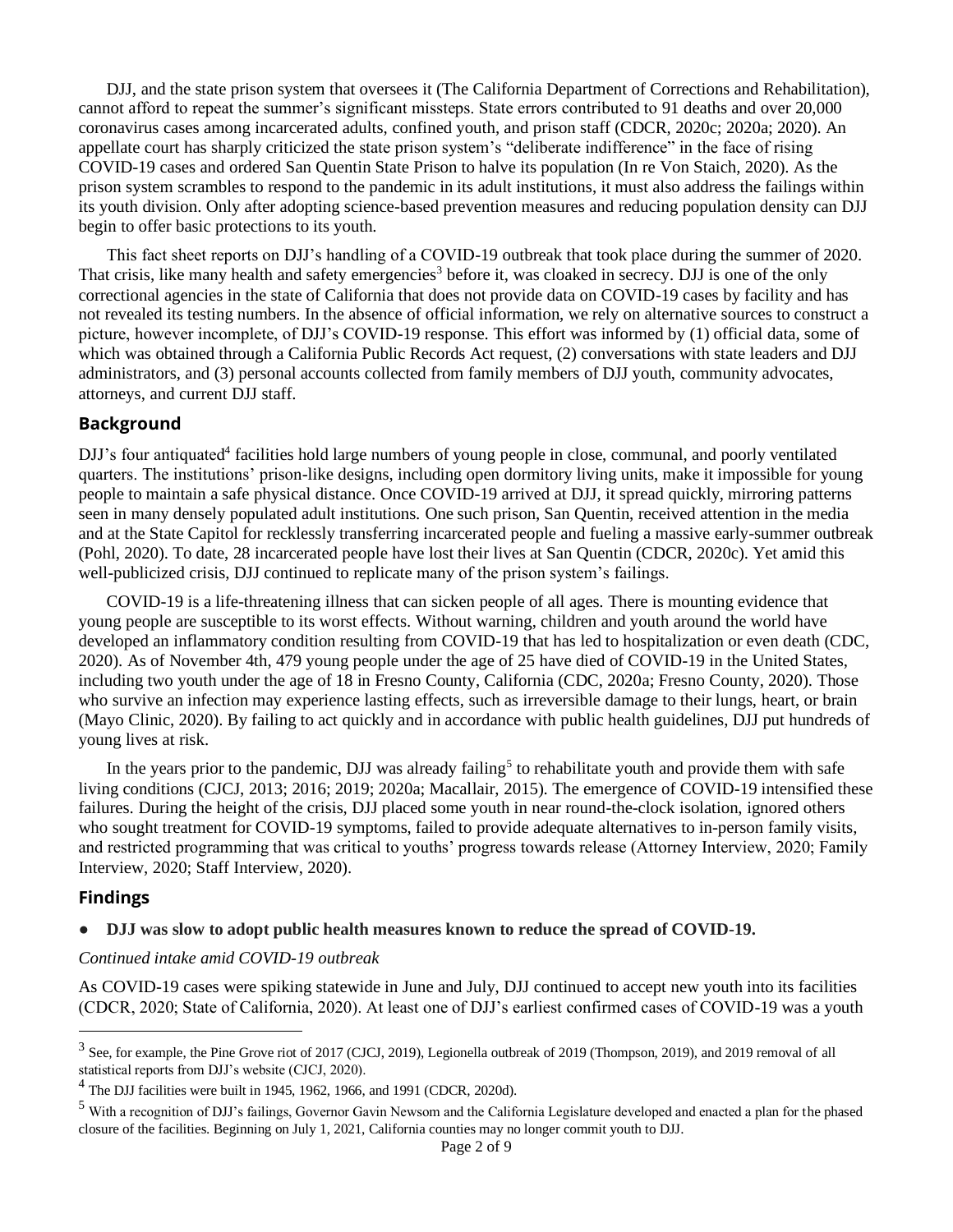who had recently arrived at DJJ from a county facility (CDCR, 2020e). Nearly seven weeks passed from the discovery of the first youth case on June  $14<sup>th</sup>$  until DJJ suspended intake into the facility on July 30<sup>th</sup> (Figure 1) (CDCR, 2020; Fremon, 2020). In the meantime, cases grew quickly, reaching a total of nine in early July, then increasing another sevenfold by the end of that month (Figure 1) (CDCR, 2020; Fremon, 2020).

DJJ's COVID-19 cases continued to rise in the weeks following public outcry over the mismanagement of San Quentin's catastrophic COVID-19 outbreak. State prison officials were found to have transferred incarcerated people into the 168-year-old San Quentin State Prison from other prisons with known outbreaks (Thompson, 2020). With full knowledge of the risks of prison transfer, DJJ continued moving youth into its facilities from juvenile halls<sup>6</sup> across the state.

#### *Inconsistent use of face coverings*

During the COVID-19 outbreak at DJJ, youth and staff members observed some employees walking through the facility or interacting with youth without wearing a protective mask (Family Interview, 2020; Staff Interview,

2020). Even some high-level administrators did not comply with DJJ's face covering guidelines, sending a message to subordinates that they were not required (Staff Interview, 2020). This information is consistent with an investigation by the Office of the Inspector General that found inconsistent mask use by some California prison staff and incarcerated people, a failure they attribute, in part, to poor enforcement by supervisors (OIG, 2020).

The Centers for Disease Control and Prevention (CDC) has made clear that face coverings are a first line of defense against the transmission of the coronavirus (CDC, 2020b). Their primary function is one of "source control," reducing the likelihood that an individual with COVID-19 passes the virus to others. Given that DJJ staff arrive for each shift from outside communities where



COVID-19 is widespread, new cases are likely to originate with them. By tolerating lapses in the use of face coverings, DJJ may have allowed COVID-19 to spread from infected staff to youth.

## *Inadequate random testing*

In the midst of this summer's outbreak, DJJ had still not offered COVID-19 testing to all youth. As of July 22, over a month after the first youth tested positive for COVID-19, less than half of DJJ's youth (about 300 out of 768) had received a test (CDCR, 2020f; CDCR, 2020b). At the time, DJJ prioritized testing for youth who showed symptoms of COVID-19 and those who had been in close contact with someone who tested positive or was presumed positive (CDCR, 2020e). This meant that young people in living units without any confirmed positive cases were unlikely to receive testing unless a youth or staff member in the unit began to show typical symptoms of COVID-19. We heard from the families of two youth who ultimately tested positive for COVID-19 that their sons had to ask repeatedly for a test after experiencing mild symptoms (Family Interviews, 2020). DJJ's delay in testing these youth prolonged their exposure to other young people and placed their living units at risk of larger outbreaks.

 $^6$  The state did not publish COVID-19 testing data for these local facilities until July 31, one day after it suspended intake into DJJ (CJCJ, 2020b). Prior to the release of these data, most counties were not sharing information about COVID-19 outbreaks in their juvenile halls, leaving DJJ youth and staff vulnerable to new infections during the intake process.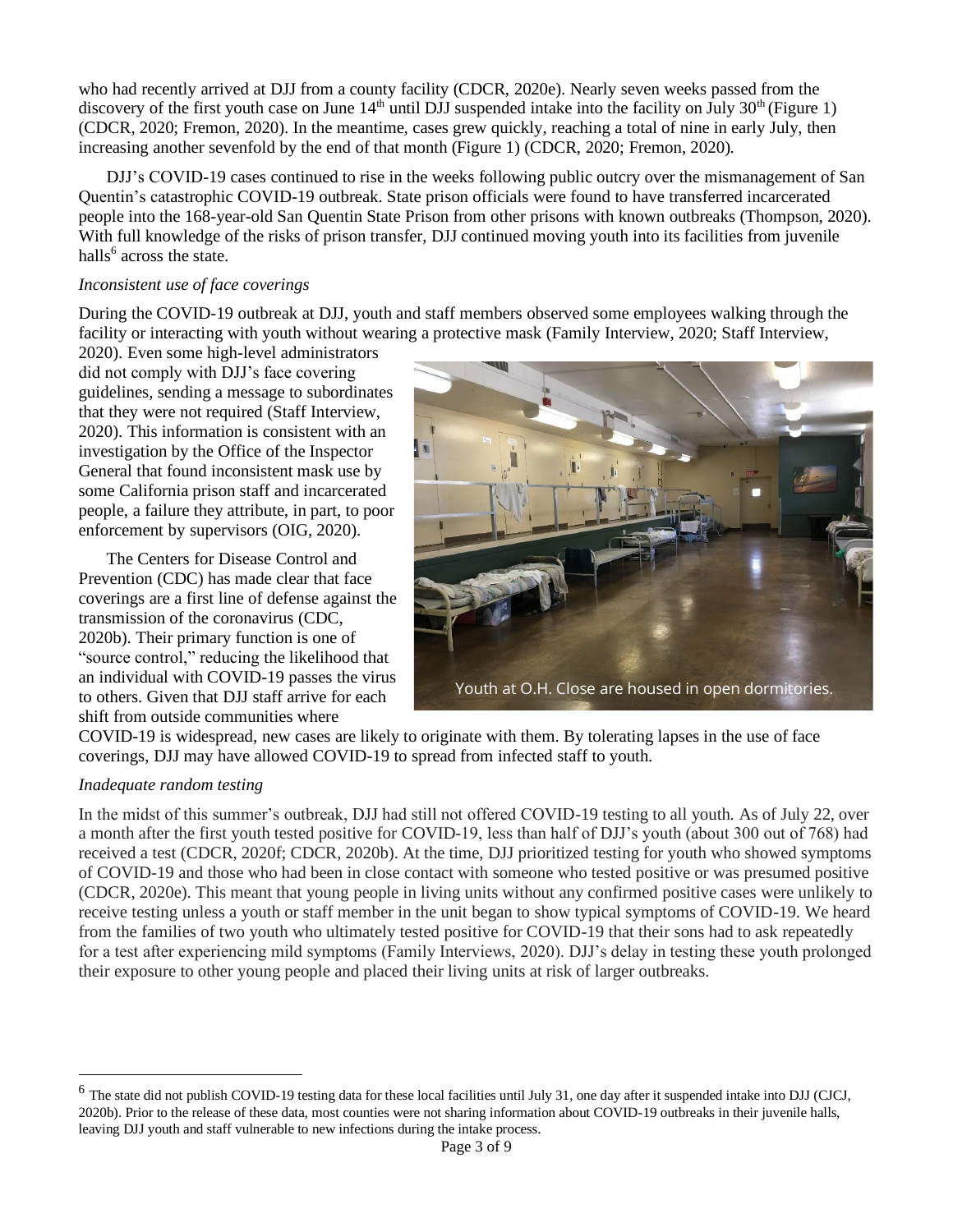Among the youth who did receive COVID-19 testing, many waited more than a week for results (Family Interviews,  $2020$ .<sup>7</sup> In a conversation with DJJ Director Heather Bowlds, she acknowledged that the facilities were experiencing a delay in receiving test results due to lab slowdowns that had affected testing across the state (CDCR,  $2020g$ ).<sup>8</sup> However, amid this known challenge, DJJ did not safeguard the health of the larger population by separating youth who were presumed positive. Instead, in some living units, all youth were kept together while awaiting test results. This approach appears to breach the CDC guidelines for correctional and detention facilities, which specify that "while cohorting those with confirmed COVID-19 is acceptable, cohorting individuals with suspected COVID-19 is not recommended due to high risk of transmission from infected to uninfected individuals" (CDC, 2020d).

#### *Youth in close quarters*

Youth cannot maintain safe physical distancing at DJJ. They must eat, sleep, and pass most of the day in close proximity to others. This is particularly problematic in open dormitory living units where dozens of youth sleep in common rooms and share a bathroom. DJJ's O.H. Close Youth Correctional Facility ("O.H. Close") and Pine Grove Youth Conservation Camp ("Pine Grove") confine youth in open dormitory settings, placing them at high risk of contracting a contagious illness (CJCJ, 2019). An open dormitory living unit at O.H. Close was the site of one of the largest COVID-19 outbreaks at DJJ in early July (Attorney Interviews, 2020; Family Interviews, 2020).<sup>9</sup> Research on the prevalence of COVID-19 in jails and prisons has found that rates are three times higher in open dormitory locations compared to cell-based living units or facilities (CDC, 2020e). Despite the risks associated with open dormitory units, DJJ maintained a combined population of 254 youth in the O.H. Close and Pine Grove facilities in June of 2020 (CDCR, 2020b).

## ● **Quarantine conditions are harmful to youths' health and well-being.**

During this summer's outbreak, entire living units in DJJ's three largest facilities were placed under quarantine. Quarantined youth spent long periods of time each day in stiflingly hot cells without access to recreation, programming, or peer interaction (Family Interviews, 2020). Several family members of quarantined youth at Ventura told us that young people were kept in small, one-person cells for up to 22 hours each day (Family



Interviews, 2020; Palomino & Dizikes, 2020). Youth in one such living unit at Ventura organized a hunger strike, demanding that they be allowed out of their cells for reasonable periods of time (Family Interviews, 2020).

Youth at DJJ spent more than half of each day isolated in single cells before COVID-19 even arrived in the facilities. From June 2019 through May 2020, time in cells averaged 13.4 hours per day across the two DJJ facilities that operate single-cell living units — Ventura and the N.A. Chaderjian Youth Correctional Facility ("Chad") (CDCR, 2020h). Youth in DJJ's three lock-down units, called the Behavioral Treatment Program (BTP), were isolated for even longer periods of time: approximately 15 hours each day or seven waking hours (CDCR, 2020h).

 $^7$  CDC guidelines recommend that "closed congregate settings" provide rapid test result turnaround in order to contain the spread of COVID-19 (CDC, 2020c). Research has shown that test result delays of even one or two days can lead to "dramatically less control of viral spread" (Larremore et al., 2020).

<sup>&</sup>lt;sup>8</sup> During the summer of 2020, California did experience such a delay in test processing as demand exceeded capacity (Galewitz, 2020).

 $9$  DJJ officials did not share information about this outbreak with the public. They provided only divisionwide COVID-19 case totals without offering a breakdown by facility or living unit (CDCR, 2020).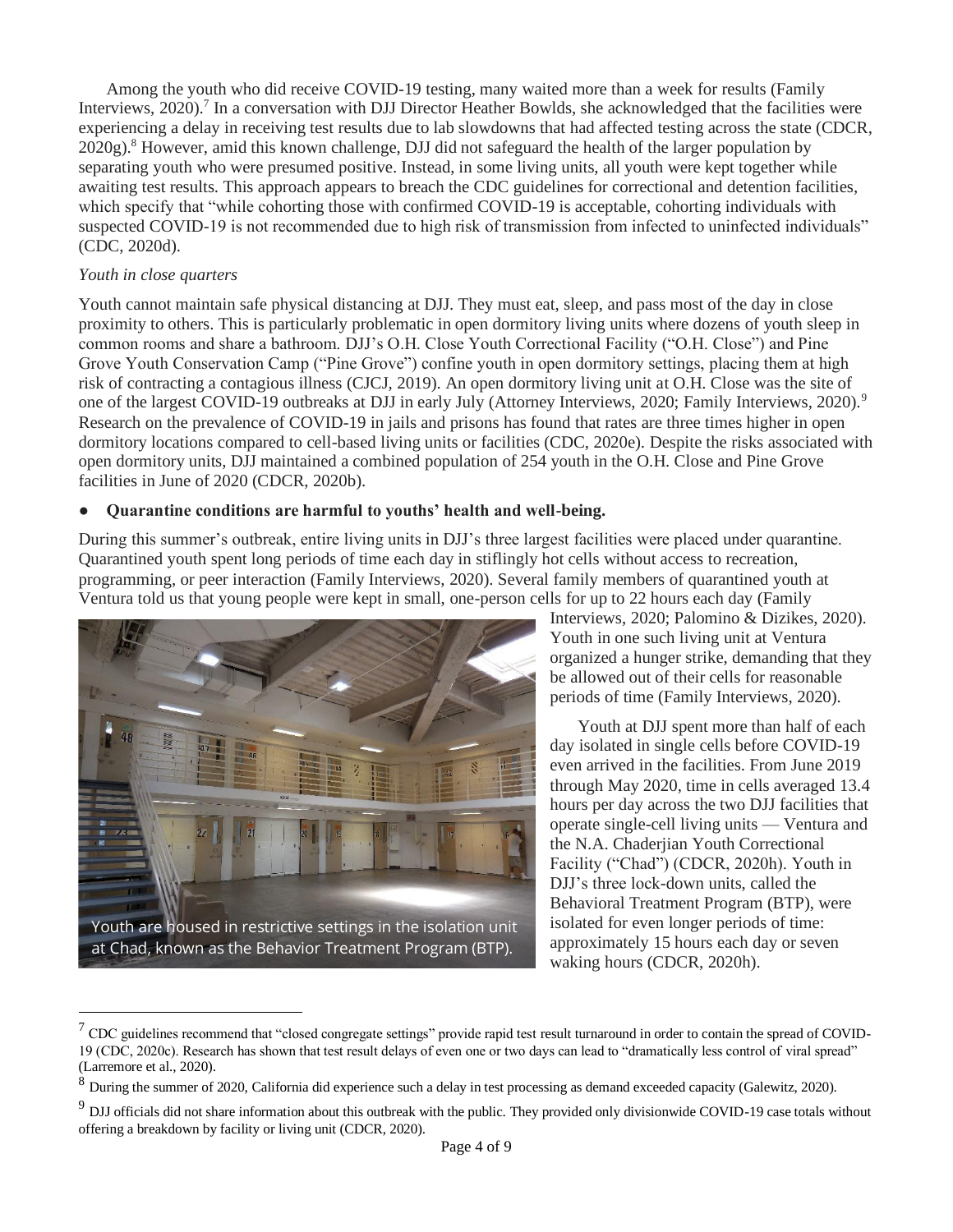These practices are out of step with leading research that shows isolation can have devastating effects on youths' physical and psychological health (Cloud et al., 2015; Grassian, 2006; Morris, 2015). DJJ's problematic reliance on isolation — especially amid other COVID-19 stressors — comes at the expense of youths' health and well-being.

### ● **Restricted visitation intensifies disconnect between youth and their support network.**

Youth under quarantine are kept apart from their peers inside the DJJ facility and loved ones in their home community. In March 2020, DJJ halted in-person family visitation indefinitely (CDCR, 2020). DJJ began offering video visitation on weekends, limited to one visit per youth (CDCR, 2020i). However, quarantined youth cannot access video visits because they are only available in the former in-person visitation spaces (Family Interviews, 2020; CDCR, 2020e). Denying youth access to visitation contradicts the state's Youth Bill of Rights, which specifies that DJJ must "maintain frequent and continuing contact with parents, guardians, siblings, children, and extended family members, through visits, telephone calls, and mail" (WIC § 224.71).

Families already faced serious barriers to visiting DJJ facilities prior to the suspension of in-person visitation. Nearly half of youth are housed in a DJJ facility further than 100 miles from home (CDCR, 2020b) (Figure 2). DJJ's three largest facilities are located in Stockton and Ventura, far from where most youth live. Long distances from home make travel costly, burdensome, and inaccessible for many families that use public transportation (CJCJ, 2019).

Families rely on phone calls and letters to stay in contact while their child is at DJJ. Recently, family members reported that they received fewer phone calls from young people during periods of quarantine (Family Interviews, 2020). Many youth quarantined in their cells cannot access the phones because they are located in living unit common areas.

Families felt left in the dark about their child's well-being and COVID-19 status amid the recent outbreak (Family Interviews, 2020). Reportedly, DJJ did not provide some youth who tested positive for COVID-19 with basic information about their condition (Family Interviews, 2020). Staff did not clearly presented youth over age 18 with the option to fill out paperwork waiving their medical



**Figure 2. Distance from DJJ facilities to youths' counties** 

Source: CDCR, 2020b.

privacy rights, so DJJ can inform a family member of their condition (Family Interviews, 2020). In certain cases, DJJ did not even notify courts and attorneys that their clients tested positive (Attorney Interviews, 2020).

Failing to inform a youth's family and attorney in the event of a COVID-19 diagnosis violates Title 9 of the California Code of Regulations, which requires facility administrators to notify "appropriate persons," such as parents, guardians, and, potentially, the Juvenile Court and the youth's attorney, in the event of serious illnesses or injuries (9 CCR § 30461). Poor communication with youths' families and attorneys leaves youth vulnerable and isolated, especially those suffering from serious COVID-19 symptoms or experiencing anxiety due to their diagnosis.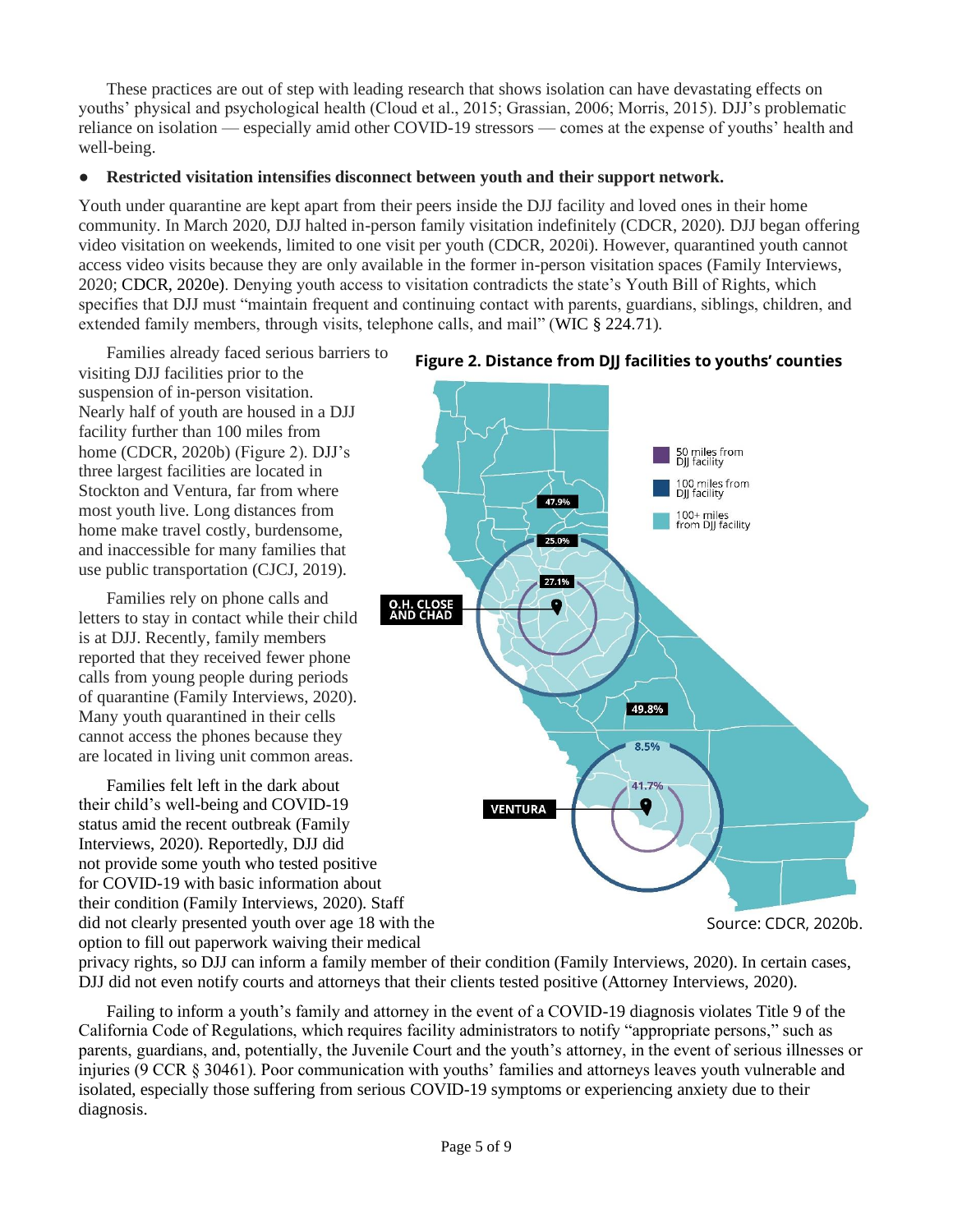## ● **COVID-19 has significantly disrupted rehabilitative services and education.**

DJJ halted many programs due to COVID-19 restrictions on youths' movement through the facilities. DJJ Director Heather Bowlds explained in a July conversation that many career technical education programs were suspended or significantly modified (CDCR, 2020g). For example, staff provided paper packets in place of computers to youth who wanted to learn coding. We learned that staff cancelled many youth work opportunities, which left young people without a way to pay required restitution. An attorney reported their client's belief that youth were simply "doing time" watching TV, playing cards, or sitting in their cells (Attorney Interviews, 2020).

In the spring of 2020, teachers distributed packets to youth as the primary means of education. Staff were reportedly being directed to go between living units and meet with youth face-to-face (Staff Interviews, 2020). This contrasts with DJJ administration's claims that youth were participating in "distance learning" (CDCR, 2020). Drastic cuts to educational offerings are particularly concerning given DJJ's poor track record. In 2019, zero youth in DJJ high schools scored proficient in Mathematics and only 8 percent scored proficient in Language Arts (CDE, 2019).

Prior to the COVID-19 pandemic, youth already experienced excessive idle time due to limited opportunities for programming beyond school and work. Rehabilitative interventions are primarily facilitated in group settings by correctional staff, rather than professionals trained in youth development or counseling. The facility's prison-like institutional setting renders these programs ineffective (CJCJ, 2019). Recidivism is disastrously high for youth committed to DJJ with 76 percent of youth rearrested, 51 percent convicted of a new offense, and 29 percent reincarcerated within three years following their release (CDCR, 2019). Youth fare better in smaller, local facilities or community placements rather than large, prison-like institutions (CCLP, 2018).

# **Conclusion**

The spread of COVID-19 inside DJJ threatens the lives of youth, staff, and California's communities. Youth already face serious risks to their health and safety at DJJ amid violent and isolating conditions. In the summer of 2020, DJJ administration continued its longstanding pattern of neglect by failing to act swiftly and in the best interest of youth. The COVID-19 crisis reveals inexcusable deficiencies within DJJ and demonstrates an urgency to plan for its closure as California shifts responsibility for these youth from the state to local alternatives. DJJ's dangerous conditions impact hundreds of youth, particularly Black and brown youth, as the COVID-19 pandemic continues (CJCJ, 2020c). The state must act swiftly to prevent another dangerous outbreak, protect the physical health of youth, and ensure the overall well-being of all young people inside DJJ facilities.

## **References**

- Attorney Interviews. (2020). Conducted in June, July, and August of 2020. Identifying details withheld to protect clients.
- California Code of Regulations (CCR) 9 § 30461. Notification of Death, Serious Injury or Illness of a Ward. At: https://govt.westlaw.com/calregs/Document/IEA73A0C465724448AEF690594F0B01E7?viewType=FullText &originationContext=documenttoc&transitionType=CategoryPageItem&contextData=(sc.Default).
- California Department of Corrections and Rehabilitation (CDCR). (2019). Recidivism Report for Youth Released from the Division of Juvenile Justice in Fiscal Year 2014-15. At: https://www.cdcr.ca.gov/research/wpcontent/uploads/sites/174/2019/12/Recidivism-Report-for-Youth-Released-from-the-Division-of-Juvenile-Justice-in-FY-2014-15.pdf.
- California Department of Corrections and Rehabilitation (CDCR). (2020). Division of Juvenile Justice. At: https://www.cdcr.ca.gov/juvenile-justice/.
- California Department of Corrections and Rehabilitation (CDCR). (2020a). CDCR/CCHCS COVID-19 Employee Status. At: https://www.cdcr.ca.gov/covid19/cdcr-cchcs-covid-19-status/.
- California Department of Corrections and Rehabilitation (CDCR). (2020b). Characteristics of the Division of Juvenile Justice Population: June 2020. Data obtained via the California Public Records Act. On file with authors.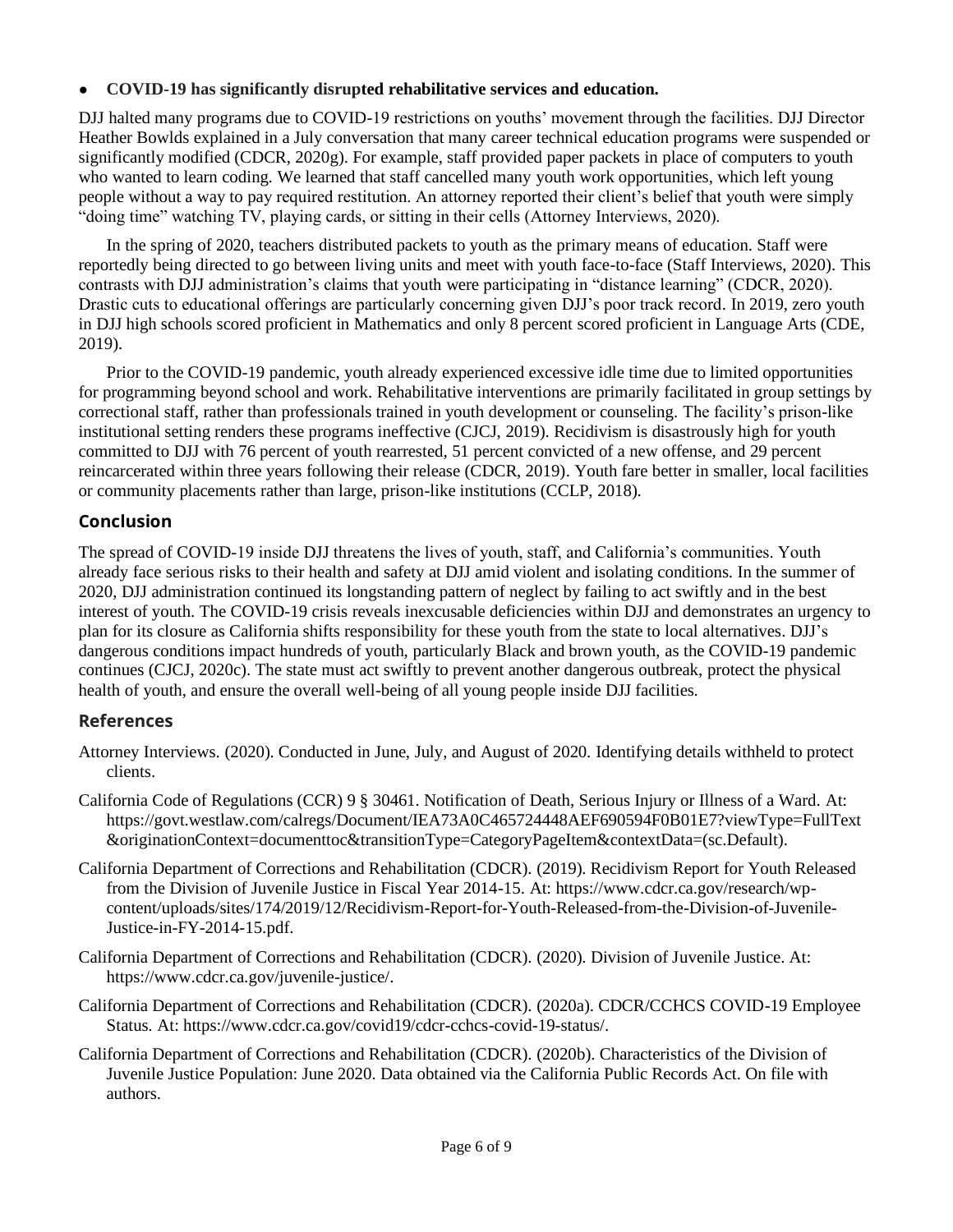- California Department of Corrections and Rehabilitation (CDCR). (2020c). Population COVID-19 Tracking. At: https://www.cdcr.ca.gov/covid19/population-status-tracking/.
- California Department of Corrections and Rehabilitation (CDCR). (2020d). The History of the Division of Juvenile Justice. At: https://www.cdcr.ca.gov/juvenile-justice/history/.
- California Department of Corrections and Rehabilitation (CDCR). (2020e). Conversation with Deputy Press Secretary Mike Sicilia dated 6/26/2020.
- California Department of Corrections and Rehabilitation (CDCR). (2020f). Email communication with Deputy Press Secretary Mike Sicilia dated 7/22/2020.
- California Department of Corrections and Rehabilitation (CDCR). (2020g). Meeting with Director Heather Bowlds dated 7/24/2020.
- California Department of Corrections and Rehabilitation (CDCR). (2020h). COMPSTAT Operational Performance Measures: July 2010-June 2020. Data obtained via the California Public Records Act. On file with authors.
- California Department of Corrections and Rehabilitation (CDCR). (2020i). Visiting Your Loved One with Skype for Business. At: https://www.cdcr.ca.gov/juvenile-justice/visiting-your-loved-one-with-skype-for-business/.
- California Department of Education (CDE). (2019). Smarter Balanced Assessment Test Results: California Education Authority Headquarters: CDS code 34-32276-0000000. At: http://caaspp.edsource.org/sbac/california-education-authority-cea-headquarters-34322760000000.
- California Welfare and Institutions Code 224.71 (WIC 224.71). Youth Bill of Rights. At: https://leginfo.legislature.ca.gov/faces/codes\_displaySection.xhtml?sectionNum=224.71.&lawCode=WIC.
- Cloud, D.H., Drucker, E., Browne, A., & Parsons, J. (2015). Public Health and Solitary Confinement in the United States. *American Journal of Public Health*. At: https://ajph.aphapublications.org/doi/abs/10.2105/AJPH.2014.302205.
- Center for Children's Law and Policy (CCLP). (2018). Implementation of New York's Close to Home Initiative: A New Model for Youth Justice. At: http://www.cclp.org/wp-content/uploads/2018/02/Close-to-Home-Implementation-Report-Final.pdf.
- Center on Juvenile and Criminal Justice (CJCJ). (2013). California's Division of Juvenile Facilities: Nine Years After Farrell. At: http://www.cjcj.org/uploads/cjcj/documents/state\_of\_djf.pdf.
- Center on Juvenile and Criminal Justice (CJCJ). (2016). Failure After Farrell: Violence and Inadequate Mental Health Care in California's Division of Juvenile Justice. At: http://www.cjcj.org/uploads/cjcj/documents/failure after farrell djj.pdf.
- Center on Juvenile and Criminal Justice (CJCJ). (2019). Unmet Promises: Continued Violence & Neglect in California's Division of Juvenile Justice. At: [http://www.cjcj.org/uploads/cjcj/documents/unmet\\_promises\\_continued\\_violence\\_and\\_neglect\\_in\\_california\\_d](http://www.cjcj.org/uploads/cjcj/documents/unmet_promises_continued_violence_and_neglect_in_california_division_of_juvenile_justice.pdf) [ivision\\_of\\_juvenile\\_justice.pdf.](http://www.cjcj.org/uploads/cjcj/documents/unmet_promises_continued_violence_and_neglect_in_california_division_of_juvenile_justice.pdf)
- Center on Juvenile and Criminal Justice (CJCJ). (2020). CJCJ Provides Trove of DJJ Data to Support Realignment Planning. At: [http://www.cjcj.org/news/13000.](http://www.cjcj.org/news/13000)
- Center on Juvenile and Criminal Justice (CJCJ). (2020a). A Blueprint for Reform: Moving Beyond California's Failed Youth Correctional System. At: http://www.cjcj.org/uploads/cjcj/documents/blueprint\_for\_reform.pdf.
- Center on Juvenile and Criminal Justice (CJCJ). (2020b). Advocates Successfully Push California to Collect COVID-19 Data in Jails, Call on Governor to Take Further Action. At: http://www.cjcj.org/news/12926.
- Center on Juvenile and Criminal Justice (CJCJ). (2020c). California Youth Face Heightened Racial and Ethnic Disparities in Division of Juvenile Justice. At:

http://www.cjcj.org/uploads/cjcj/documents/2020\_DJJ\_realignment\_racial\_and\_ethnic\_disparities.pdf.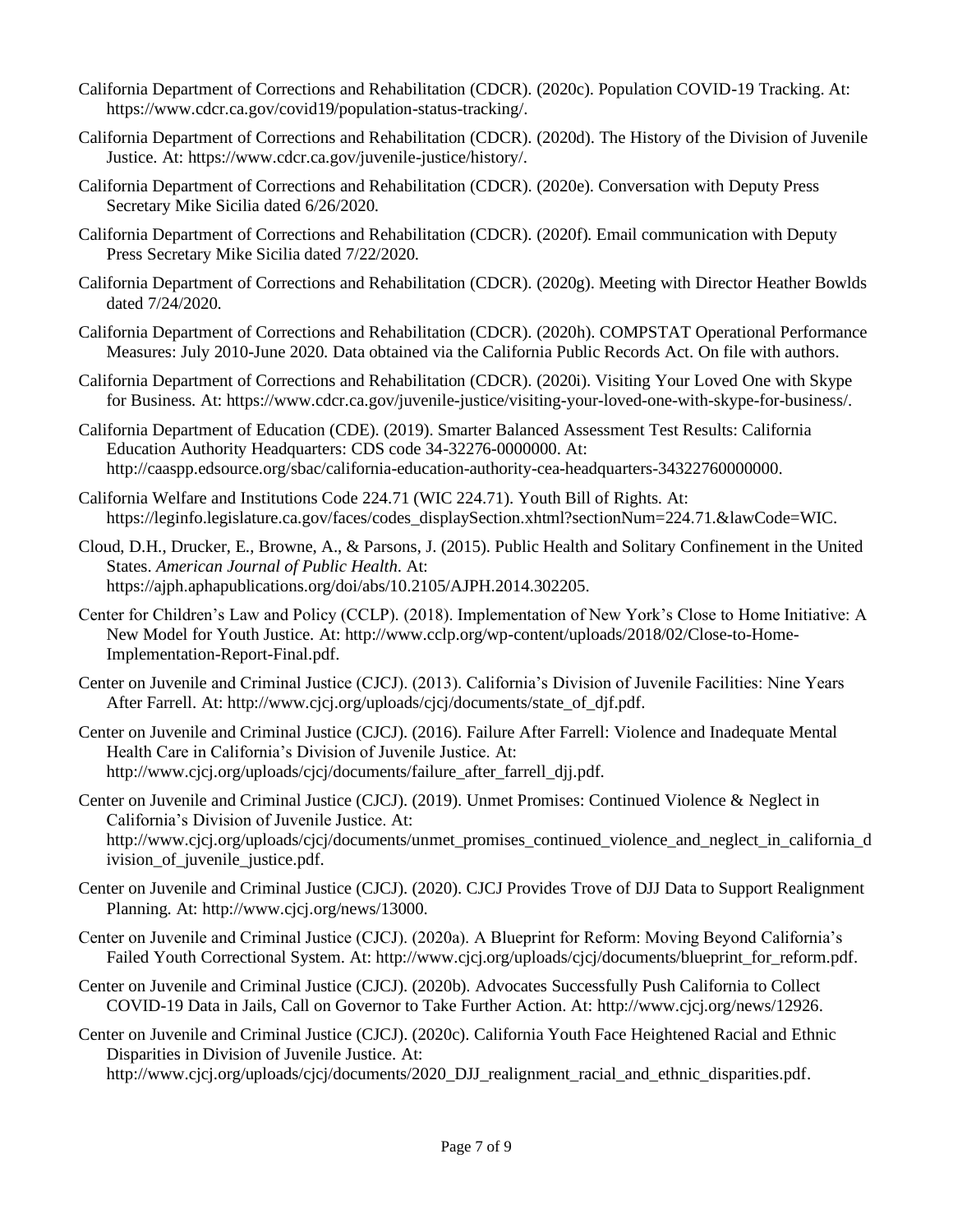- Centers for Disease Control and Prevention (CDC). (2020). Multisystem Inflammatory Syndrome in Children (MIS-C) Associated with Coronavirus Disease 2019 (COVID-19). At: https://emergency.cdc.gov/han/2020/han00432.asp.
- Centers for Disease Control and Prevention (CDC). (2020a). Weekly Updates by Select Demographic and Geographic Characteristics: Provisional Death Counts for Coronavirus Disease 2019 (COVID-19): Updated November 4, 2020. At: https://www.cdc.gov/nchs/nvss/vsrr/covid\_weekly/index.htm.
- Centers for Disease Control and Prevention (CDC). (2020b). Considerations for Wearing Masks. At: https://www.cdc.gov/coronavirus/2019-ncov/prevent-getting-sick/cloth-face-cover-guidance.html.
- Centers for Disease Control and Prevention (CDC). (2020c). Interim Guidance for Rapid Antigen Testing for SARS-CoV-2. At: https://www.cdc.gov/coronavirus/2019-ncov/lab/resources/antigen-tests-guidelines.html.
- Centers for Disease Control and Prevention (CDC). (2020d). Interim Guidance on Management of Coronavirus Disease 2019 (COVID-19) in Correctional and Detention Facilities. At: https://www.cdc.gov/coronavirus/2019 ncov/community/correction-detention/guidance-correctional-detention.html.
- Centers for Disease Control and Prevention (CDC). (2020e). Mass Testing for SARS-CoV-2 in 16 Prisons and Jails — Six Jurisdictions, United States, April–May 2020. At: https://www.cdc.gov/mmwr/volumes/69/wr/mm6933a3.htm.
- Family Interviews. (2020). Conducted in June, July, and August of 2020. Identifying details withheld to protect confined youth.
- Fremon, C. (2020). New COVID-19 Outbreak At One Of California's Youth Prisons As Counties Resume Sending Kids Into The State's Long-Broken System. *WitnessLA*. At: https://witnessla.com/new-covid-19 outbreak-at-one-of-californias-youth-prisons-as-counties-resume-sending-kids-into-the-states-long-brokensystem/.
- Fresno County. (2020). Fresno County COVID-19 Data and Surveillance Dashboard, Mortality Review. At: https://www.arcgis.com/apps/MapSeries/index.html?appid=1f82e8eb24c0403c90e774202c5dafea.
- Galewitz, P. (2020). As COVID-19 Testing Soars, Americans are Forced to Wait Longer for Results. *Los Angeles Times*. At: https://www.latimes.com/science/story/2020-07-09/as-covid-19-testing-soars-americans-must-waitlonger-for-results.
- Grassian, S. (2006). Psychiatric Effects of Solitary Confinement. *Washington University Journal of Law & Policy*. At:

https://openscholarship.wustl.edu/cgi/viewcontent.cgi?referer=http://scholar.google.com/&httpsredir=1&article =1362&context=law\_journal\_law\_policy.

- In re Von Staich. (2020). At: https://www.courts.ca.gov/opinions/documents/A160122.PDF.
- Larremore, D.B., Wilder, B, Lester, E., Shehata, S., Burke, J.M., Hay, J.A., Tambe, M., Mina, M.J., Parker, R. (2020). Test sensitivity is secondary to frequency and turnaround time for COVID-19 surveillance. doi: [https://doi.org/10.1101/2020.06.22.20136309.](https://doi.org/10.1101/2020.06.22.20136309) At: https://www.medrxiv.org/content/10.1101/2020.06.22.20136309v3.full.pdf+html.
- Macallair, D. (2015). *After the Doors Were Locked: A History of Youth Corrections in California and the Origins of Twenty-First-Century Reform*. Rowman & Littlefield.
- Mayo Clinic. COVID-19 (coronavirus): Long-term effects. At: https://www.mayoclinic.org/diseasesconditions/coronavirus/in-depth/coronavirus-long-term-effects/art-20490351.
- Morris, R.G. (2015). Exploring the Effect of Exposure to Short-Term Solitary Confinement Among Violent Prison Inmates. *Journal of Quantitative Criminology*, 1: 1-22.
- Office of the Inspector General (OIG). (2020). COVID-19 Review Series, Part 2. At: https://www.oig.ca.gov/wpcontent/uploads/2020/10/OIG-COVID-19-Review-Series-Part-2-%E2%80%93-Face-Coverings-and-PPE.pdf.